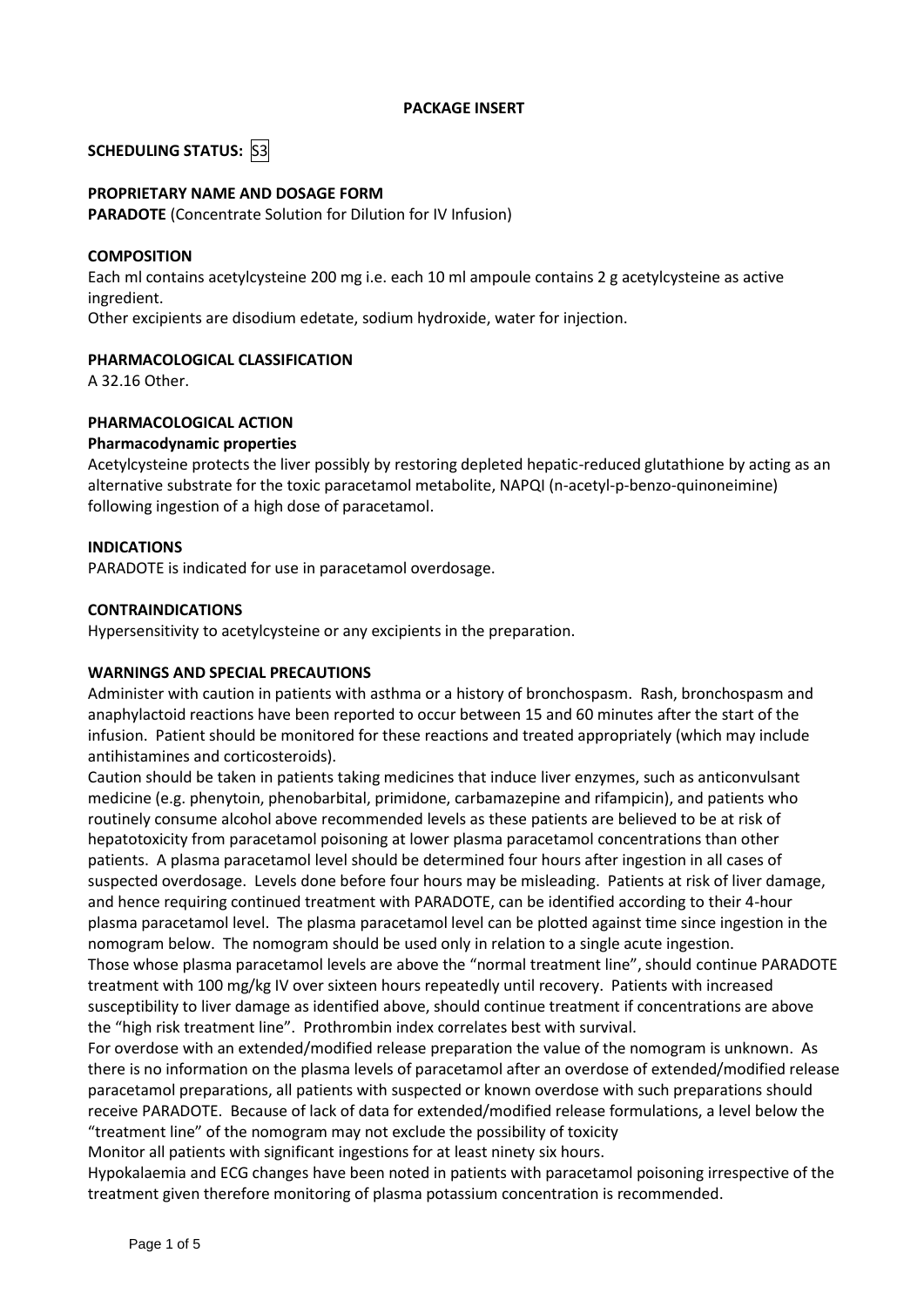Patients suffering from malnutrition, for example, patients with anorexia or AIDS, may have depleted gluthathione reserves and paracetamol overdosage in these patients should be treated as for chronic alcohol consumers or patients taking anticonvulsant therapy (treatment line B – see graph).



Source: From the guidelines agreed by the National Poisons Centres (June 1995)

# **INTERACTIONS**

There are no known interactions.

# **PREGNANCY AND LACTATION**

The safety of PARADOTE in pregnancy and lactation has not been established.

# **DOSAGE AND DIRECTIONS FOR USE**

PARADOTE should be administered to all cases of suspected overdose as soon as possible, preferably within eight hours of overdosage, although treatment up to 36 hours after ingestion may still be of benefit, especially if more than 150 mg/kg of paracetamol was taken.

PARADOTE is for single use only. Any unused portion of the solution/diluted solution should be discarded. Administration should commence within 3 hours after dilution.

PARADOTE must be diluted with one of the following infusion fluids: 5 % dextrose, 0,9 % sodium chloride, 0,3 % potassium chloride with 5 % glucose, or 0,3 % potassium chloride with 0,9 % sodium chloride. *Adults*

Initial dose: 150 mg/kg body mass of PARADOTE infused in 200 ml of 5 % dextrose, or 0,9 % sodium chloride, or 0,3 % potassium chloride with 5 % glucose, or 0,3 % potassium chloride with 0,9 % sodium chloride intravenously over 15 minutes, followed by continuous infusion: 50 mg/kg body mass in 500 ml of 5 % dextrose, or 0,9 % sodium chloride, or 0,3 % potassium chloride with 5 % glucose, or 0,3 % potassium chloride with 0,9 % sodium chloride over next 4 hours, followed by 100 mg/kg body mass in 1 litre of 5 %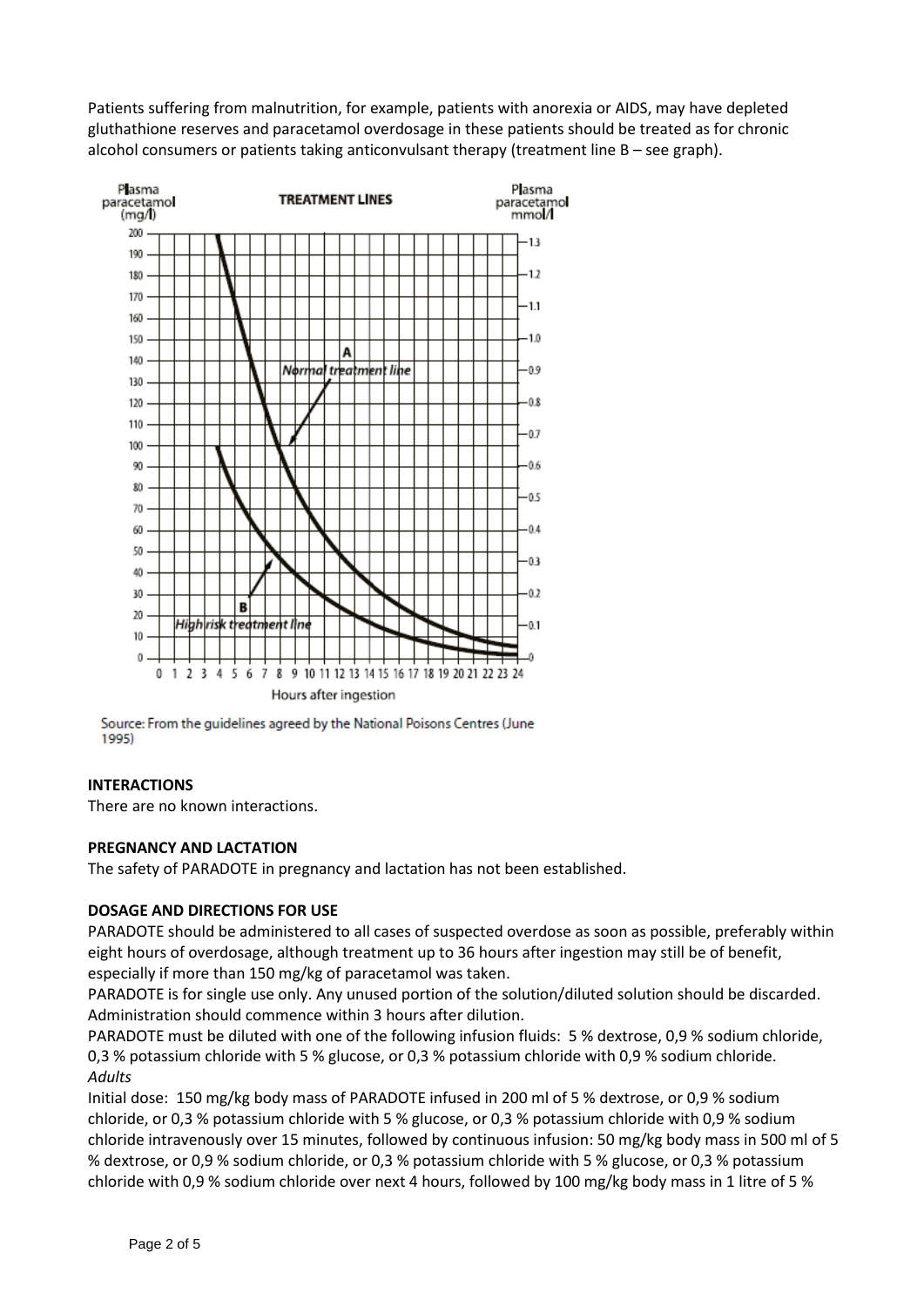dextrose, or 0,9 % sodium chloride, or 0,3 % potassium chloride with 5 % glucose, or 0,3 % potassium chloride with 0,9 % sodium chloride over 16 hours.

| <b>Patients</b> | <b>Initial</b>        | Second               | <b>Third</b>         | <b>Total PARADOTE</b> |
|-----------------|-----------------------|----------------------|----------------------|-----------------------|
| body mass       |                       |                      |                      |                       |
| (kg)            | 150 mg/kg in 200 ml   | 50 mg/kg in 500 ml   | 100 mg/kg in 1 litre | (m <sub>l</sub> )     |
|                 | of infusion dilution  | of infusion dilution | of infusion dilution |                       |
|                 | fluid over 15 minutes | fluid over 4 hours   | fluid over 16 hours  |                       |
|                 | <b>PARADOTE (ml)</b>  | <b>PARADOTE (ml)</b> | <b>PARADOTE (ml)</b> |                       |
| 50              | 37,5                  | 12,5                 | 25                   | 75                    |
| 60              | 45,0                  | 15,0                 | 30                   | 90                    |
| 70              | 52,5                  | 17,5                 | 35                   | 105                   |
| 80              | 60,0                  | 20,0                 | 40                   | 120                   |
| 90              | 67,5                  | 22,5                 | 45                   | 135                   |
| > 90            | 0,75x weight          | 0,25x weight         | 0,5x weight          | 1,5x weight           |

# **PARADOTE INTRAVENOUS INFUSION DOSAGE GUIDE**

If the patient's body mass is x kg then the infusion volumes of PARADOTE in ml will be:

|                  | <b>Volume per infusion of PARADOTE (ml)</b> |                                                                 |  |
|------------------|---------------------------------------------|-----------------------------------------------------------------|--|
| Initial infusion | 0,75x                                       | PARADOTE contains 200 mg<br>acetylcysteine in each ml i.e. each |  |
| Second infusion  | 0.25x                                       | 10 ml ampoule contains 2 g<br>acetylcysteine                    |  |
| Third infusion   | 0.5x                                        |                                                                 |  |
| Total            | 1,5x                                        |                                                                 |  |

# *Children*

The quantity of intravenous fluid used in children should be modified to take into account age and mass. *Compatibility*

PARADOTE Injection is a concentrate that must be diluted in dextrose 5 %, or 0,9 % sodium chloride, or 0,3 % potassium chloride with 5 % glucose, or 0,3 % potassium chloride with 0,9 % sodium chloride for intravenous infusion.

The ampoules are for single use only. Discard any unused portion.

*Incompatibilities*

PARADOTE is incompatible with some metals, including iron, copper and nickel, with rubber, and with oxygen and oxidising substances.

Silicone rubber, and plastic, glass, stainless steel or other unreactive metal is recommended for the use in preparation and administration equipment.

Some antimicrobials including amphotericin B, ampicillin sodium, erythromycin lactobionate, and some tetracyclines are either physically incompatible with, or may be inactivated on mixture with PARADOTE.

# **SIDE EFFECTS**

# **Immune System disorders**

*Less frequent:* Hypersensitivity or anaphylactoid reactions including bronchospasm, angioedema, rashes and pruritus

# **Cardiovascular disorders**

*Frequency unknown:* Hypotension or occasionally hypertension may occur, cardiac arrest, ECG changes, tachycardia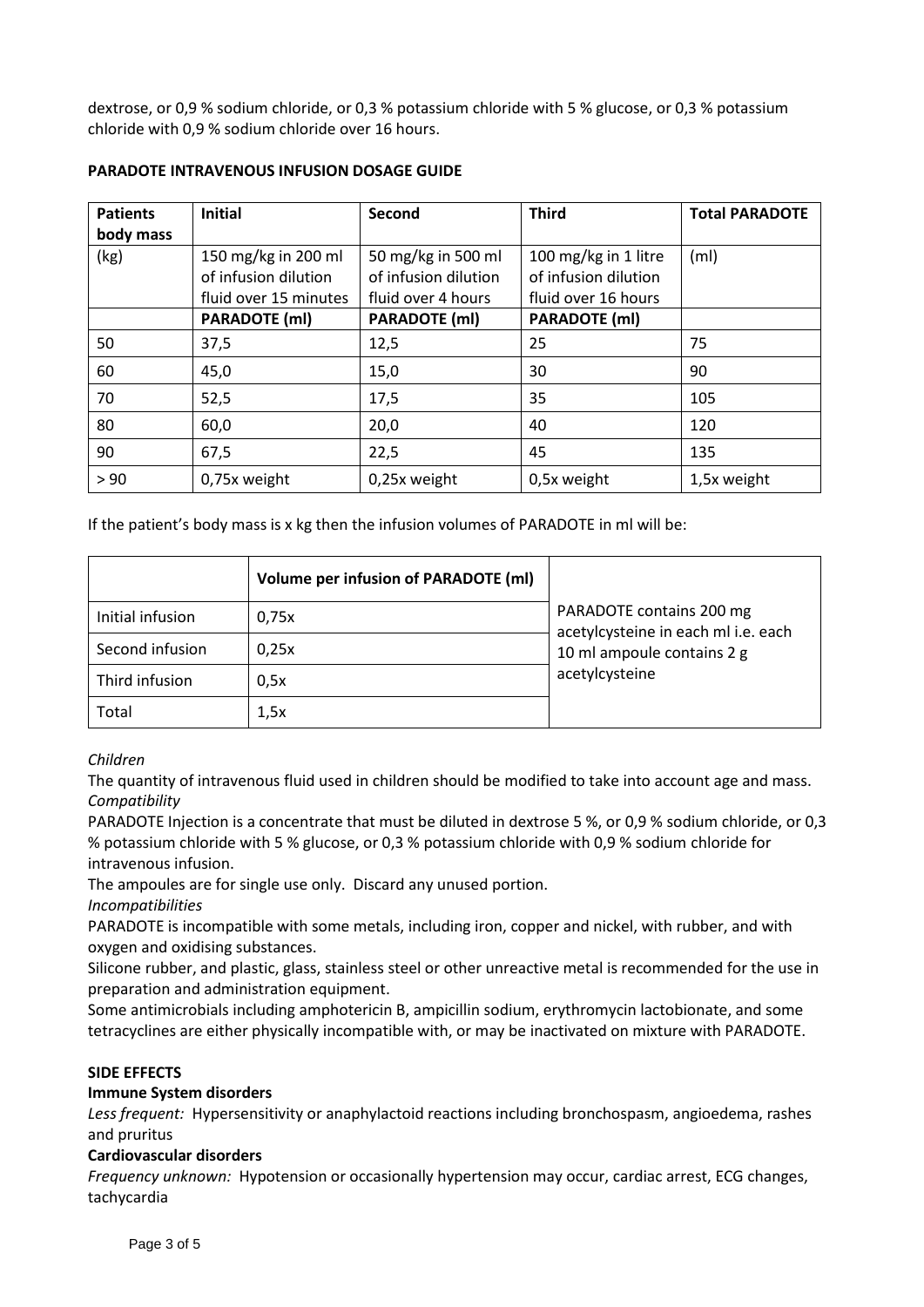**Skin and subcutaneous tissue disorders** *Frequency unknown:* Flushing, sweating **Gastro-intestinal system disorders** *Frequency unknown:* Nausea, vomiting **Vascular disorders** *Less frequent:* Fever, syncope **Musculoskeletal disorders** *Frequency unknown:* Arthralgia **Endocrine disorders** *Frequency unknown:* Disturbances of liver function; acidosis; hypokalaemia **Nervous system disorders** *Less frequent:* Convulsions **Eye disorders** *Frequency unknown:* Blurred vision, puffy eyes, eye pain

# **KNOWN SYMPTOMS OF OVERDOSAGE AND PARTICULARS OF ITS TREATMENT**

In overdosage there is a theoretical risk of hepatic encephalopathy. Overdosage has been reported to be associated with effects similar to "anaphylactoid" reactions, but they may be more severe. Treatment is symptomatic and general supportive measures should be carried out. There is no specific antidote.

### **IDENTIFICATION**

Clear, colourless solution, free from visible particulate matter, for intravenous administration.

#### **PRESENTATION**

Clear, colourless Type I glass ampoules containing 200 mg acetylcysteine per ml. Packs of 10 x 10 ml ampoules per outer carton.

#### **STORAGE INSTRUCTIONS**

Store at or below 25 °C. Protect from light. Store the ampoule in the outer carton until required for use. Single use only. Any unused portion of the solution/diluted solution should be discarded. Administration should commence within 3 hours after dilution. Do not freeze. KEEP OUT OF REACH OF CHILDREN.

#### **REGISTRATION NUMBER**

44/32.16/0329

### **NAME AND BUSINESS ADDRESS OF THE HOLDER OF THE CERTIFICATE OF REGISTRATION**

Equity Pharmaceuticals (Pty) Ltd 100 Sovereign Drive Route 21 Corporate Park Nellmapius Road Irene, Pretoria

#### **DATE OF PUBLICATION OF THIS PACKAGE INSERT**

Date of Registration: 20 June 2013 Date of Revision: 23 January 2015

Under licence from Martindale Pharmaceuticals, Romford RM3 8UG, UK